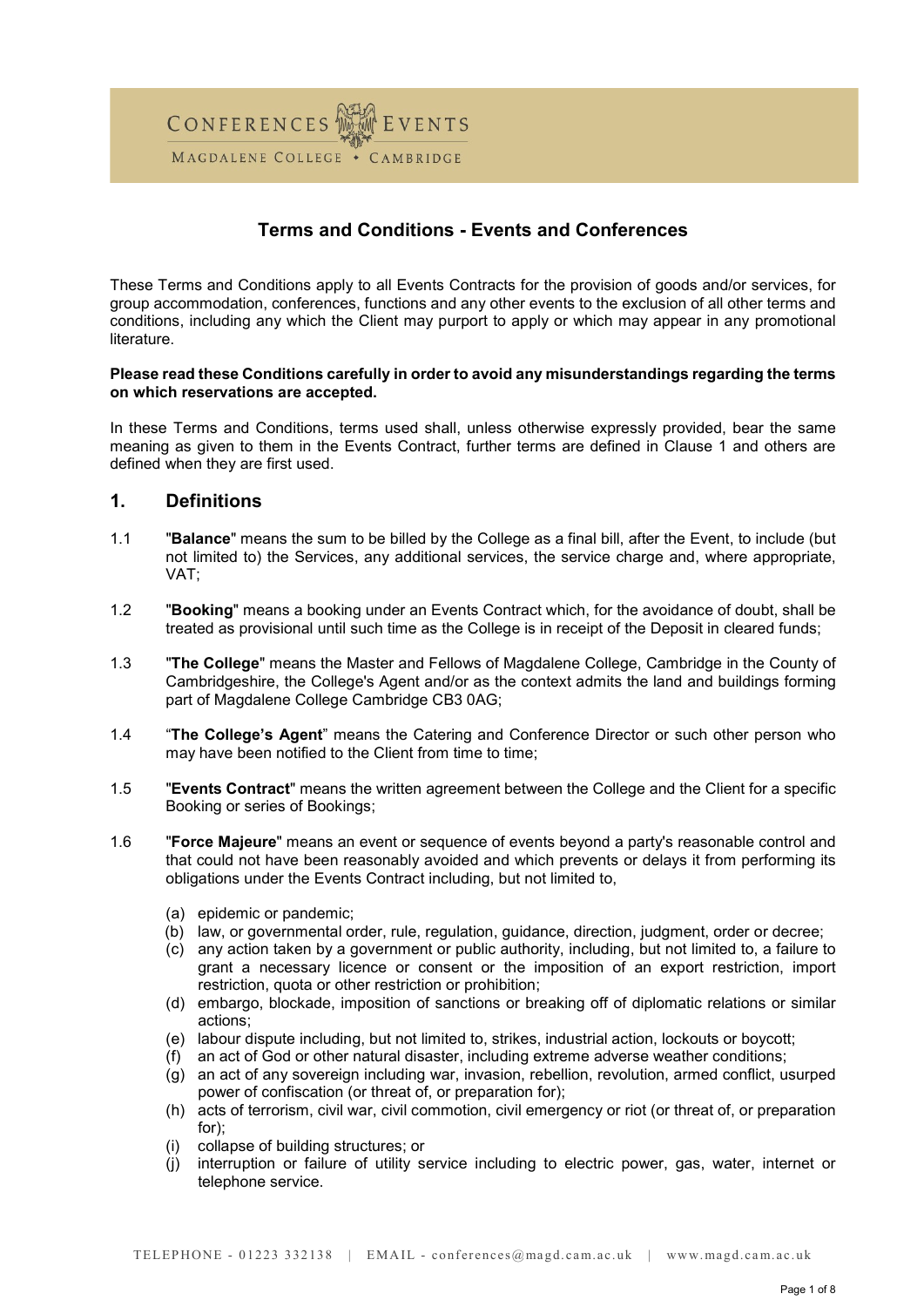- 1.7 **"Full Board"** means bed and breakfast, lunch, dinner and tea and coffee mid-morning and midafternoon;
- 1.8 "The Services" those services as identified in the attached appendix;
- 1.9 "Working Day" means Monday to Friday excluding bank holidays and any other public holidays.

### 2. Services

2.1 The College shall, subject to these Terms and Conditions, make available to the Client the facilities and services identified in the Events Contract and the attached Appendix on the Events Day(s).

### 3. Clients rights

- 3.1 The Client shall have the right to utilise the room or rooms and other facilities of the College as shall be designated by the College for the Event on the Event Day(s) together with access to such other parts of the College as shall be authorised by the College.
- 3.2 For the avoidance of doubt the College shall retain the right to utilise all or any of the other rooms of the College and its grounds.
- 3.3 The Client may use such furnishings of the College or may bring to the College such items as may be agreed in writing by the College.

## 4. Confirmation and Guest Numbers

- 4.1 All Bookings are provisional until the relevant Events Contract (as signed by the Client and on behalf of the College) is returned to the College together with the Deposit in cleared funds. The College will notify the Client of receipt of the Deposit and Events Contract. Until the College has confirmed receipt of the Deposit in cleared funds the College shall be under no legal obligation to the Client.
- 4.2 The Events Contract shall specify the anticipated number of guests for the Event, the agreed minimum number of guests for the Event (the "Event Contract Minimum") and the maximum number of guests permissible for the function room(s) reserved for the Event.
- 4.3 The Client must inform the College of the exact number of guests it wishes to be catered for at the Event (the "Final Number") at least 3 Working Days before the Event together with an alphabetical list of delegates/guests and details of any special accommodation and/or catering needs (such as disabled, vegetarian, gluten free). This Final number will override the anticipated number specified but will not affect the Event Contract Minimum.
- 4.4 The Event Contract Minimum represents the minimum number of guests the Client guarantees will attend at the Event and the College has calculated its charges on this basis. The amount payable by the Client will therefore be calculated according to the higher of:
	- 4.4.1 the Event Contract Minimum;<br>4.4.2 the Final Number: or
	- the Final Number; or
	- 4.4.3 the number who actually attend the Event (any additional guest beyond the Final Number notified to the College must be notified to the College as soon as reasonably possible and the College reserves the right not to accept such changes.
- 4.5 The College will levy a daily charge for all meeting rooms used where conferences are not booked as Full Board and for all other events (unless an all-inclusive price has been mutually agreed).

## 5. Payment

## 5.1 Payment

 All accounts incurred will be invoiced. Payment is due for all accounts (including but not limited to the Balance) within 30 days of the date of the invoice. Any queries should not delay immediate payment of the outstanding balance. All accounts will include (for the avoidance of doubt) a 10% service charge. Queries should be referred to the College within 7 days of the receipt of invoice.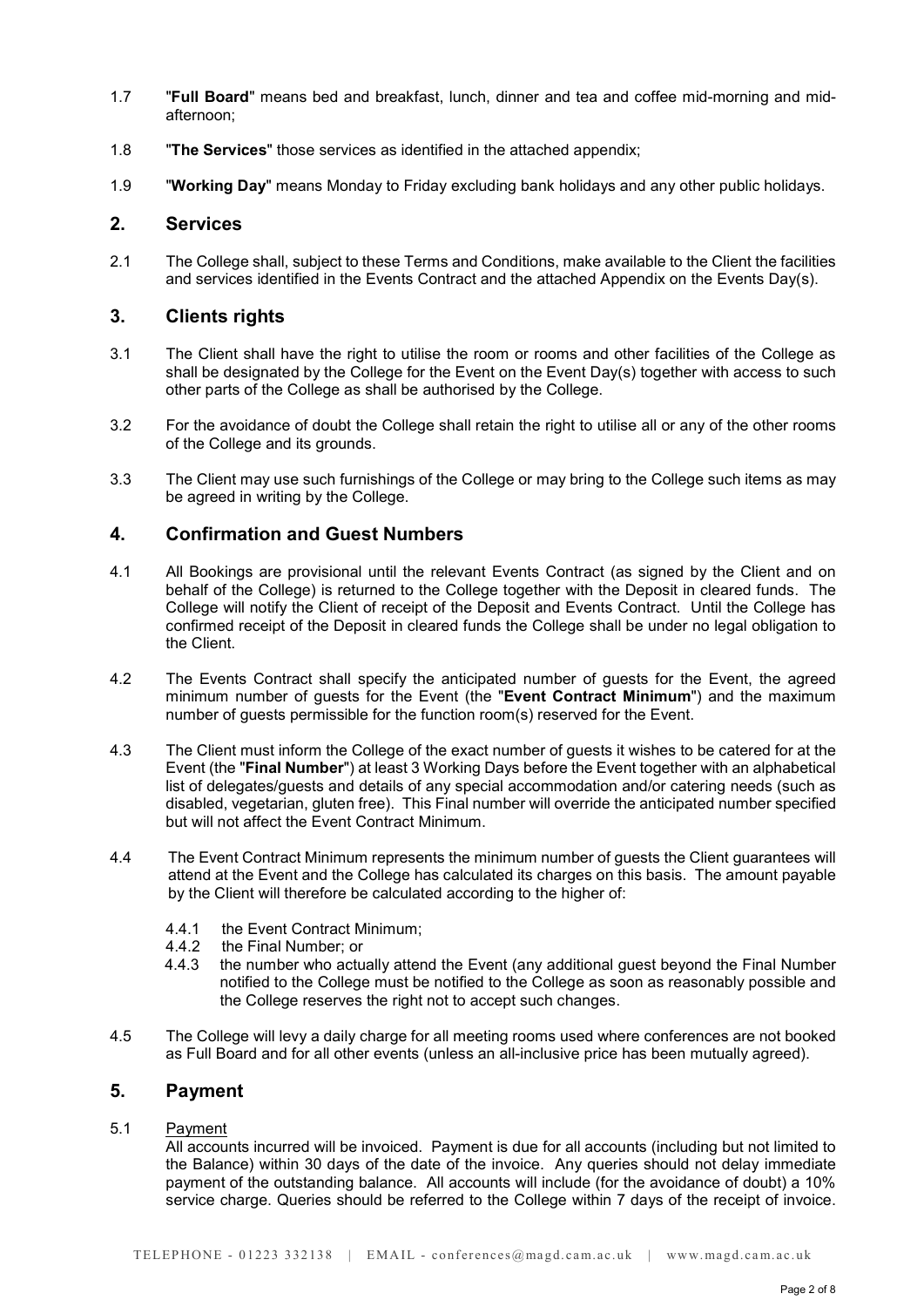No allowance or refund can be made for meals and other elements not taken within the agreed package rate. Payment must be made in Pounds Sterling (UK) payable to the College. All accounts, except in the case of exempt organisations, are subject to Value Added Tax at the standard rate applicable at the relevant time.

#### 5.2 Deposits

 The Client must pay the Deposit specified in the Events Contract. Should the Client fail to pay any such deposit within 7 days of the due date, the College may treat the provisional Booking as having been cancelled by the Client.

### 5.3 Extras

 The Client shall pay the College for any food and beverages or other goods and/or services not provided for in the Events Contract or otherwise in correspondence but made available upon request of the Client on the day(s) of the Event.

### 5.4 Price Variations

 Charges for each conference year are revised annually and any Events which relate to a period beyond the current academic year may be subject (at the College's sole discretion) to price variations. The College shall notify the Client as soon as reasonably possible of any such variations.

### 5.5 References

The College shall be entitled, at its sole discretion, to require the Client to supply bankers or other financial references.

## 6. Cancellation by Client

- 6.1 If the Client wishes to cancel a Booking or cancel the reservation of some or all function rooms and/or bedrooms reserved either as a block booking, or in conjunction with an Event, such cancellations must be advised to the College's Agent in the first instance verbally, followed by written notice of cancellation. Cancellation shall be effective, final and binding on the Working Day on which the College's Agent receives written notice of cancellation (the "Cancellation Date"). Any notice of cancellation received out of the hours of 9.00 a.m. and 5.00 p.m. shall be deemed made on the next Working Day. Any postponement of any Event shall be considered as a cancellation under this Clause 6.
- 6.2 If the Client cancels or is deemed to have cancelled a Booking, the College will charge a cancellation fee. This cancellation fee shall be a percentage of the charges payable in respect of the Event Contract Minimum (and, if any separate charge is payable in respect of room hire, of such room hire charge), according to the number of clear days (that is not counting the Cancellation Date and the day of the Event) between the Cancellation Date and the date of the Event (the "Cancellation Notice"), as set out below. If the Event is cancelled less than 3 Working Days before the Event, the College is entitled to charge according to the Final Number, if higher than the Events Contract Minimum.

Cancellation Notice (Events) Fee

| 10%  |
|------|
| 30%  |
| 50%  |
| 80%  |
| 100% |
|      |

- 6.3 The cancellation fees payable under this Clause are a genuine pre-estimate of the loss the College will incur arising out of a cancellation. The actual losses incurred by the College may be greater or less than these cancellation fees. The cancellation fees are payable whether or not the College is able to find alternative business in respect of the cancelled Event and/or rooms.
- 6.4 In addition to the cancellation fees due under Clauses 6.2 the Client must reimburse the College (on an indemnity basis) for any expenditure incurred in respect of any cancelled Booking including (but not limited to) any costs, charges or penalties as a result of having to make consequential cancellation of its own arrangements with third parties in relation to the Event.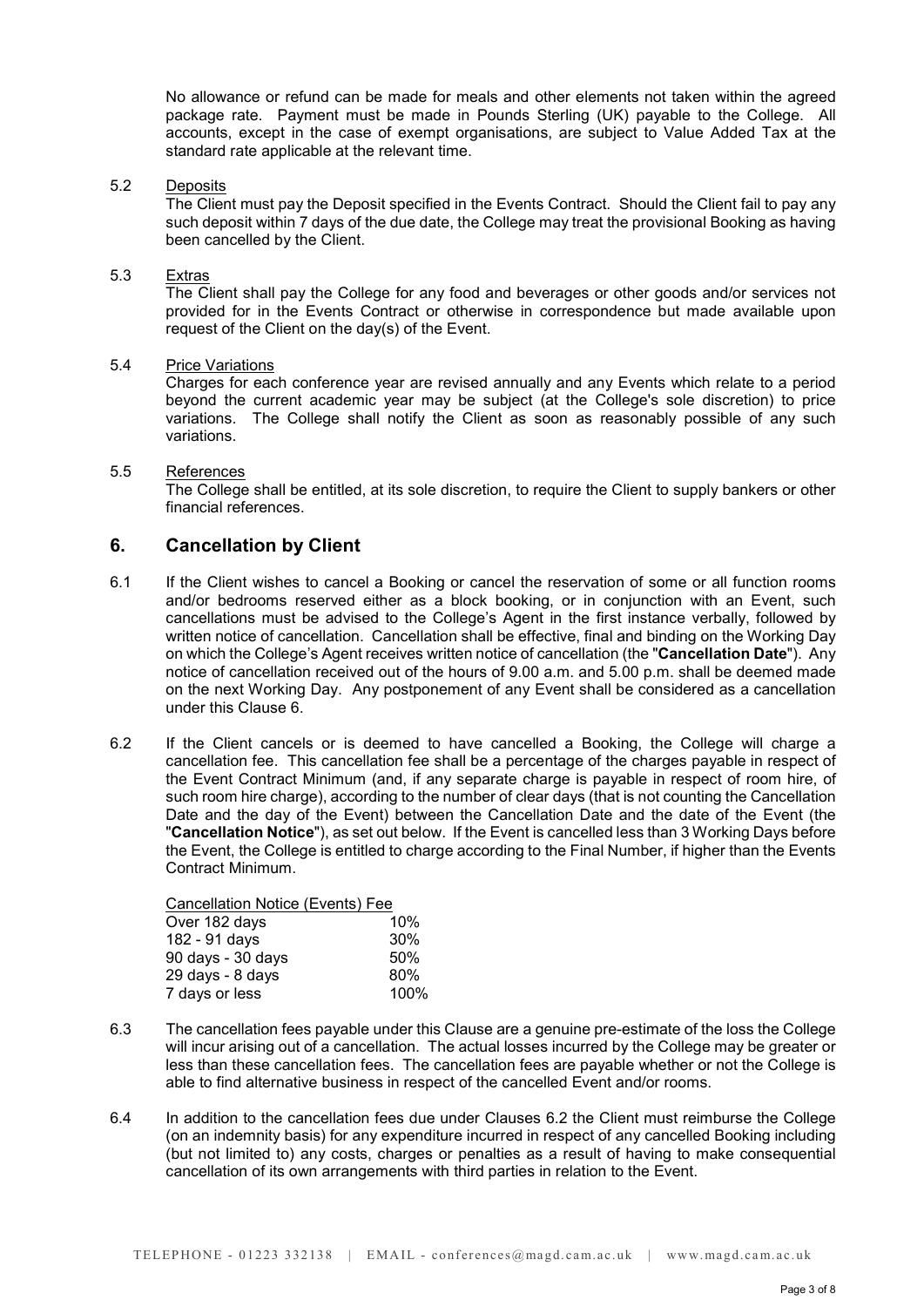6.5 The College may invoice the Client for any cancellation fees payable at any time after the cancellation. The Client shall pay such invoice on presentation of invoice.

## 7. Cancellation by College

- 7.1 The College may cancel the Booking:
	- 7.1.1 if the Booking might prejudice the reputation of the College;
	- 7.1.2 under Clause 5.2 but such cancellation being deemed to be a cancellation by the Client; or
	- 7.1.3 if the College becomes aware of any deterioration in the Client's financial situation such that the College reasonably considers the Client may not be able to fulfil its material obligations under the Events Contract.
- 7.2 Save in respect of Clause 7.1.2 (for which no cancellation charge shall apply) the College may charge the cancellation fees provided in Clause 6 in the event of any cancellation under this Clause 7).

## 8. Administration

- 8.1 All communications regarding Events should be addressed to the Conference Office, Magdalene College.
- 8.2 Any changes to the Contract identified on the front of the Event Contract should be notified to the College as soon as reasonably possible.
- 8.3 The College reserves the right without prior notice to change the Client's assigned function room(s) for one(s) of equal suitability if the College has reasonable commercial or operational reasons for so doing (including, but not limited to, the carrying out of works on the relevant room or such room being otherwise unavailable).
- 8.4 The prior consent of the College must be obtained for any entertainment or services, including film, videotape or of other audio-visual material for recording, projection or play-back contracted for the Event by the Client, all of which must comply with any statutory codes and regulations. It shall be the responsibility of the Client to ensure that, where applicable, Performing Rights Society forms and Phonographic Performance Limited forms are completed by any band or musicians employed by the Client.
- 8.5 No wines, spirits, food or beverage may be brought into the College or grounds by or on behalf of the Client or any guests for consumption on the College premises unless the prior consent of the College has been obtained, for which a charge will be made.
- 8.6 The Client shall maintain free access to fire exits at all times and shall obtain the prior approval of the College before using any special effects equipment on the College premises. The client shall observe the permitted hours for selling intoxicating liquors in the College premises, as advised by the College.
- 8.7 The Event must start and finish at the times specified in the Events Contract. Changes to these times may not be possible unless previously agreed with the College.
- 8.8 The College does not accept responsibility for the property (including but not limited to equipment) of the Client or its guests. Where the cloakroom facilities are provided for the convenience of Client's and guests such items shall be left at the owner's risk and without any liability on the part of the College.
- 8.9 The College will assist the Client, where reasonably possible, with the storage of equipment etc, however, the College does not accept any liability for loss or damage to any item of equipment, furniture, stock or the like, left in storage.

## 9. Etiquette

9.1 The College reserves the right to judge acceptable levels of noise or behaviour of the Client, its guests, representatives or contractors (including, but not limited to, persons engaged by the Client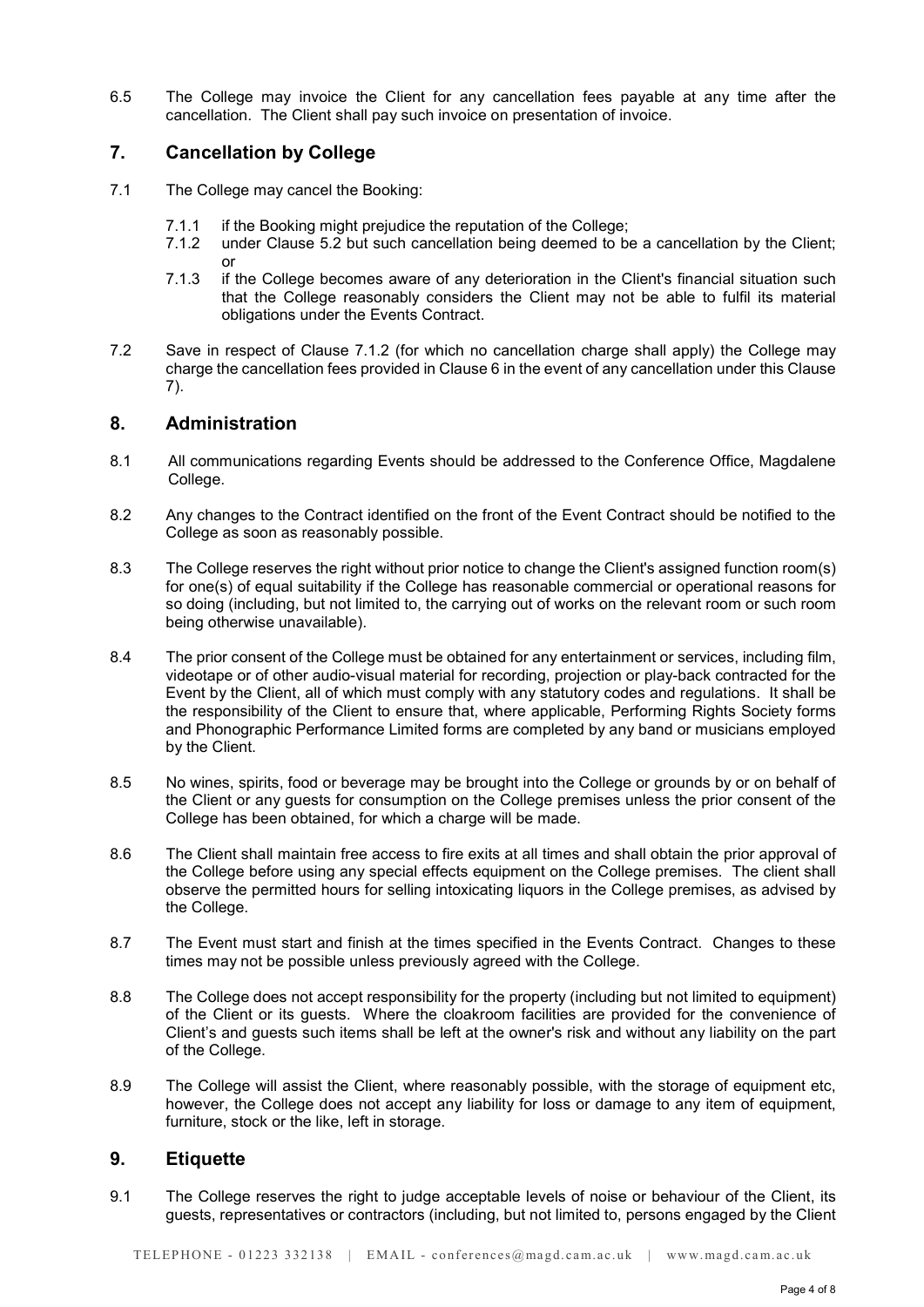to provide entertainment or other services). The Client must ensure compliance with the College's direction as to noise and behaviour.

- 9.2 The College reserves the right generally:
	- 9.2.1 to exclude or eject any person from the Event or the College if it reasonably considers such person to be objectionable; and
	- 9.2.2 to terminate the Events Contract and stop the Event without liability to any refund or compensation, if necessary to prevent or terminate unacceptable noise or behaviour.
- 9.3 The Client shall indemnify the College against all and any losses, costs, damages, liabilities, claims, demands and expenses suffered or incurred by the College arising out of any exclusion, ejection, termination or stopping under Clause 9.2 or the circumstances giving rise thereto.

## 10. Health & Safety

- 10.1 The Client must fully comply (and ensure the full compliance of its contractors, sub-contractors, employees and guests) with the College's Health & Safety policy, a copy of which is available on request from the College.
- 10.2 The College has a long, open river frontage running from the Lutyens Building in the west to the Scholars' Garden in the east. There is also a Pond with a surrounding raised wall located in Cripps Court Courtyard. The client accepts responsibility for their own Health and Safety and that of any guest or minor whilst visiting the College, as extra care must be taken with regard to these areas. The College cannot be held responsible with regard to guests' safety near open water.

## 11. Promotional Material

- 11.1 The Client shall not, without the prior written consent of the College (such consent not to be unreasonably withheld or delayed), send out to guest, delegates or other persons any promotional advertising or other communication whatsoever relating to the Event or the College.
- 11.2 Use of images or material from the College is strictly prohibited unless the prior written consent of the College is obtained first.
- 11.3 Any promotional material or communications regarding an Event must make it clear that all enquiries regarding the Event are to be directed the Client and not the College. The College will respond only to enquiries from the Client or the Contact.

## 12. Liability of the College

- 12.1 Subject to Clause 12.4 the College shall not be liable, whether in contract, tort (including negligence) or otherwise for any indirect, consequential or economic losses or loss of profits however arising.
- 12.2 Subject to Clause 12.4 in no event will the College's liability for any loss or damage in contract or tort (including negligence) or howsoever otherwise arising, exceed the total amount paid by the Client for the Event.
- 12.3 The College shall not be liable for any breach of the terms and conditions or delay or failure in providing services as a result of causes beyond its reasonable control including (but not limited to) fire, floods, strikes, delays in transportation, failure of services or inability to obtain any necessary information or consent from any authority.
- 12.4 The College does not exclude or restrict its liability in respect of death or personal injury resulting from its negligence or the negligence of its employees arising during the course of their duties.

## 13. Insurance

13.1 The Client will be responsible for any damage to the College property or the College's staff or guests and any other third parties caused by the Client's or their guest's actions, omissions, negligence or breach of contract.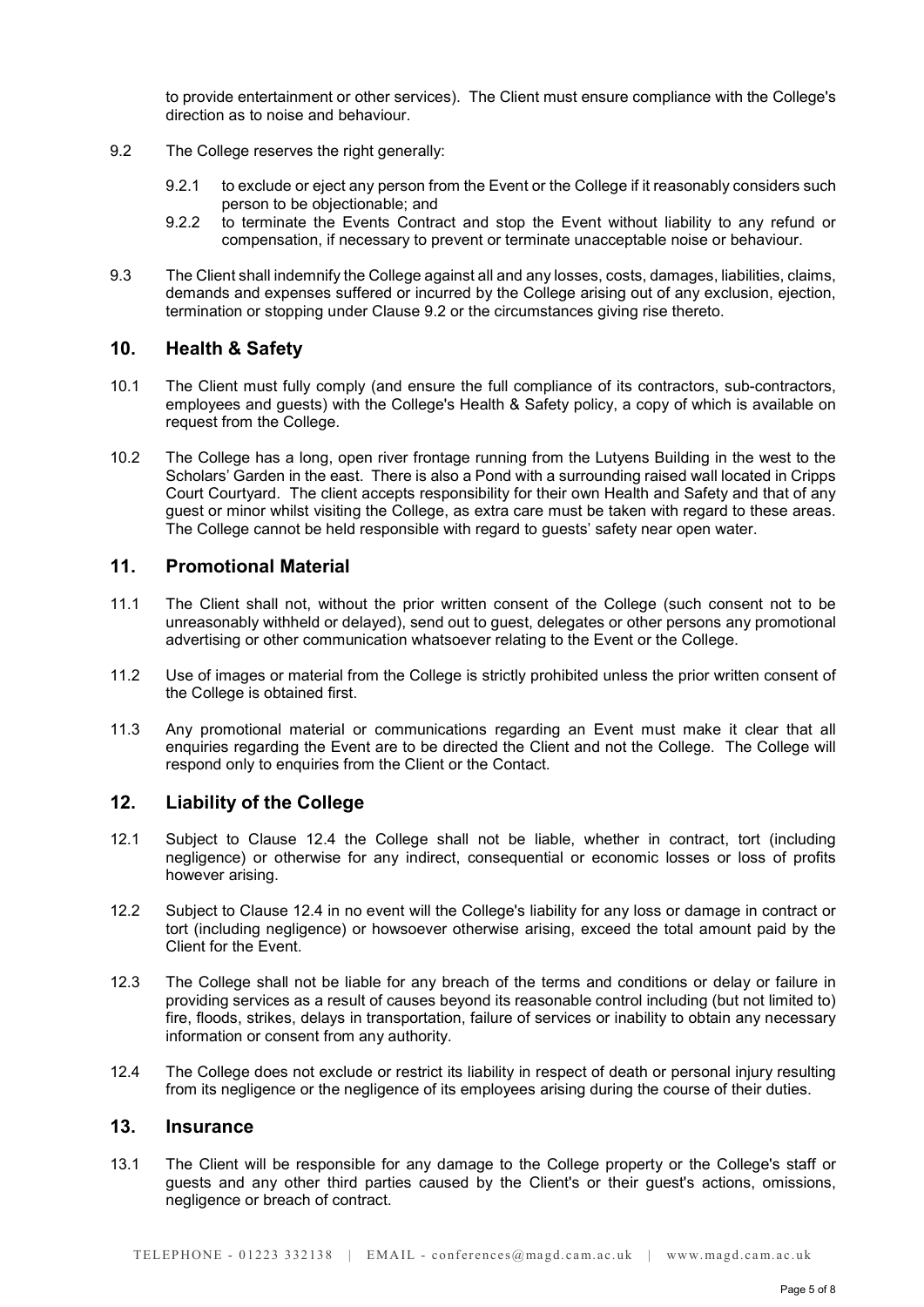13.2 The Client is therefore advised to arrange suitable insurance to safeguard themselves against any claims for which they may be held responsible.

## 14. Damage

 The Client shall be responsible to the College for any damage caused to the allocated rooms or the furnishings, utensils and equipment therein or to the College generally by any act, default or neglect of the Client or any contractor, sub-contractor, employee or guest of the Client and shall pay to the College on demand the amount required to make good or remedy any such damage.

### 15. General

- 15.1 Should the Client contract with the College through an agent, the agent acts in that capacity for the Client, and not the College. The Client accepts full responsibility for the payment of the College's account.
- 15.2 The Events Contract shall be governed by and construed in all respects in accordance with the laws of England.
- 15.3 For all payment obligations under these Conditions, time shall be of the essence.
- 15.4 The Events Contract shall not be assignable by either party.
- 15.5 No person who is not a party to the Events Contract shall have any rights under the Contracts (Rights of Third Parties) Act 1999 to enforce any term of the Events Contract.
- 15.6 Live amplified music is not permitted in any area of the College, music for an evening reception such as a Disco, Ceilidh or small Jazz band is permitted, however the College require the client to discuss arrangements with them, prior to booking any entertainment.
- 15.7 The use of Drones is not permitted within the College grounds.
- 15.8 The use of fireworks or sparklers is not permitted within the College grounds.

## 16. Freedom of Speech

- 16.1 Magdalene College is strongly committed to the principle of freedom of speech and expression. It fosters an environment where all of its Fellows, staff and students can participate fully in the life of the College, and where each individual feels confident and able to research, question and test received wisdom, and to express new ideas and controversial or unpopular opinions, without fear of isolation, marginalisation or discrimination. Equally, the College expects its Fellows, staff and students to receive and respond to intellectual and ideological challenges in a constructive and peaceable way. The College also acknowledges its statutory duties in protecting its Fellows, staff, students and other people from 'radicalisation', which in this context means being drawn in by others to support terrorism, or to commit acts of terrorism.
- 16.2 Subject to the paragraph above, no premises of the College will be denied to any Fellow, member of staff, or student of the College, or to any body of such people, by reason of the beliefs or views of that individual or of that body or the policy or objectives of that body.
- 16.3 In holding to these key principles, Magdalene College will take into account its obligations regarding freedom of speech, the management of the health and safety of its Fellows, staff and students, and of the general public, the promotion of equal opportunities and prevention of discrimination on the grounds of belief, race, gender or sexual orientation or other legally-protected characteristics, and its duties associated with preventing people from being drawn into terrorism or the promotion of terrorist activities.
- 16.4 As an example of this, the College reserves the right to refuse access to its premises if it is of the opinion that a visiting speaker or the purpose of a meeting is likely to give rise to the incitement of crime and/or is likely to cause a breach of the peace.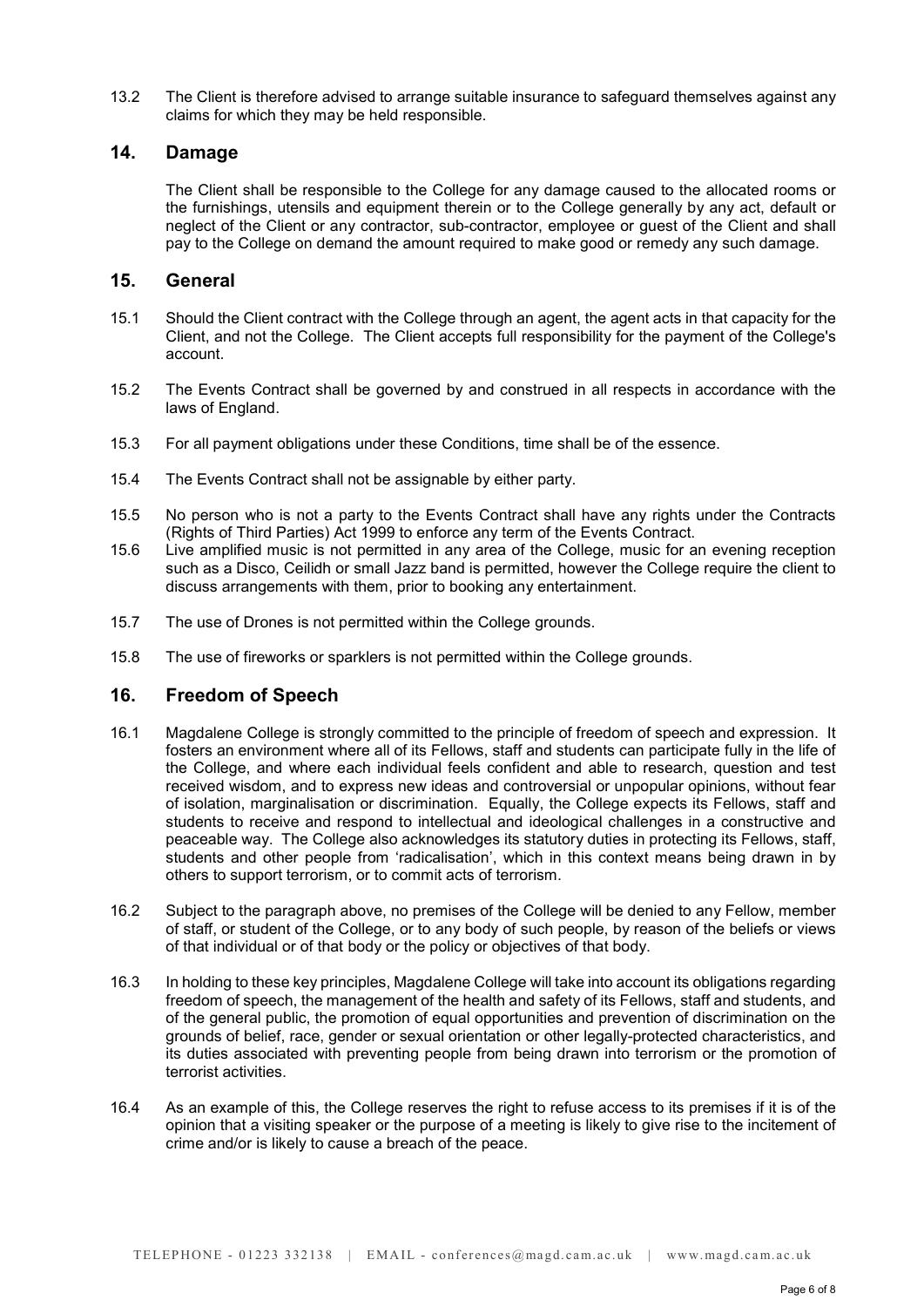#### 16.5 Policies and procedures

In determining the likelihood of risk of harm to Fellows, staff or students of the College, and/or the general public, or of Fellows, staff or students of the College being drawn into terrorism, or otherwise promoting any violent or illegal action, Magdalene College publishes policies and/or procedures to set out and manage:

- 16.5.1 the behavioural expectations of students and student unions;
- 16.5.2 the management of College events at which controversial views may be expressed (whether or not they are held at the College); and
- 16.5.2 the management and conduct of visiting speakers at meetings held within the College.
- 16.6 In addition, the College will be unable to confirm the booking of an external event whereby the full details of the type of event, the nature of the event, the names of the speakers and their subject matter, have not been passed to The Conference Office at the time of completing the provisional booking form. The College will provisionally hold these bookings awaiting the above information; once received, and approved by the College, the booking will be confirmed in writing by the Conference Office.

### 17. Force Majeure

- 17.1 Where a Force Majeure occurs, or is reasonably likely to occur, a party shall not be liable to the extent that it is delayed in or prevented from performing its obligations under the Events Contract due to Force Majeure, and the obligations of the parties shall be suspended for the duration of the Force Majeure event, provided that the affected party:
	- 17.1.1 promptly notifies the other party of the Force Majeure event, together with reasonable evidence to support the alleged Force Majeure event and its expected duration;
	- 17.1.2 uses reasonable endeavours to minimise the effects of the event of Force Majeure; and
	- 17.1.3 keeps the other party informed of the status of the event and its impact on the performance of the Events Contract.
- 17.2 If, due to Force Majeure, a party is unable to perform a material obligation under the Events Contract, the parties will be entitled to renegotiate the Events Contract in good faith to achieve, as nearly as possible, its original commercial intent, or either party may terminate the Events Contract on written notice.
- 18. COVID-19 (and any subsequent epidemic, pandemic or analogous event)
- 18.1 The Client and the College shall strictly comply with any COVID-19 related regulations and/or guidance issued by the UK Government and both the Client and the College shall be required to promptly notify the other party in writing if such compliance will or is likely to prevent proper performance of their respective rights and obligations as set out in the Events Contract and these Terms and Conditions.
- 18.2 The Client agrees that the College shall be permitted to impose such changes as the College (at its sole discretion) reasonably believes to be appropriate in order to comply with any COVID-19 related regulations and/or guidance issued by the UK Government which will be in force (or is likely to be in force) at the date of the Event. Such changes include (but are not limited to):
	- 18.2.1 a reduction to the maximum number of guests;
	- 18.2.2 restricting the availability of food or drink;
	- 18.2.3 requiring the wearing of personal protective equipment (such as masks or face coverings);
	- 18.2.4 a reduction to the number of overnight stays;
	- 18.2.5 limiting any planned entertainment;
	- 18.2.6 designating alternative entrance and exit routes; and
	- 18.2.7 enforcing the operation of social distancing measures.
- 18.3 If the College is required to close the venue as a result of any COVID-19 related regulations and/or guidance issued by the UK Government which will be in force (or is likely to be in force) at the date of the Event, the college may (at its sole discretion) offer the Client an alternative date for the Event. In the event that an alternative date cannot be agreed between the parties, the Booking shall be immediately cancelled by the College and the Deposit returned in full to the Client.